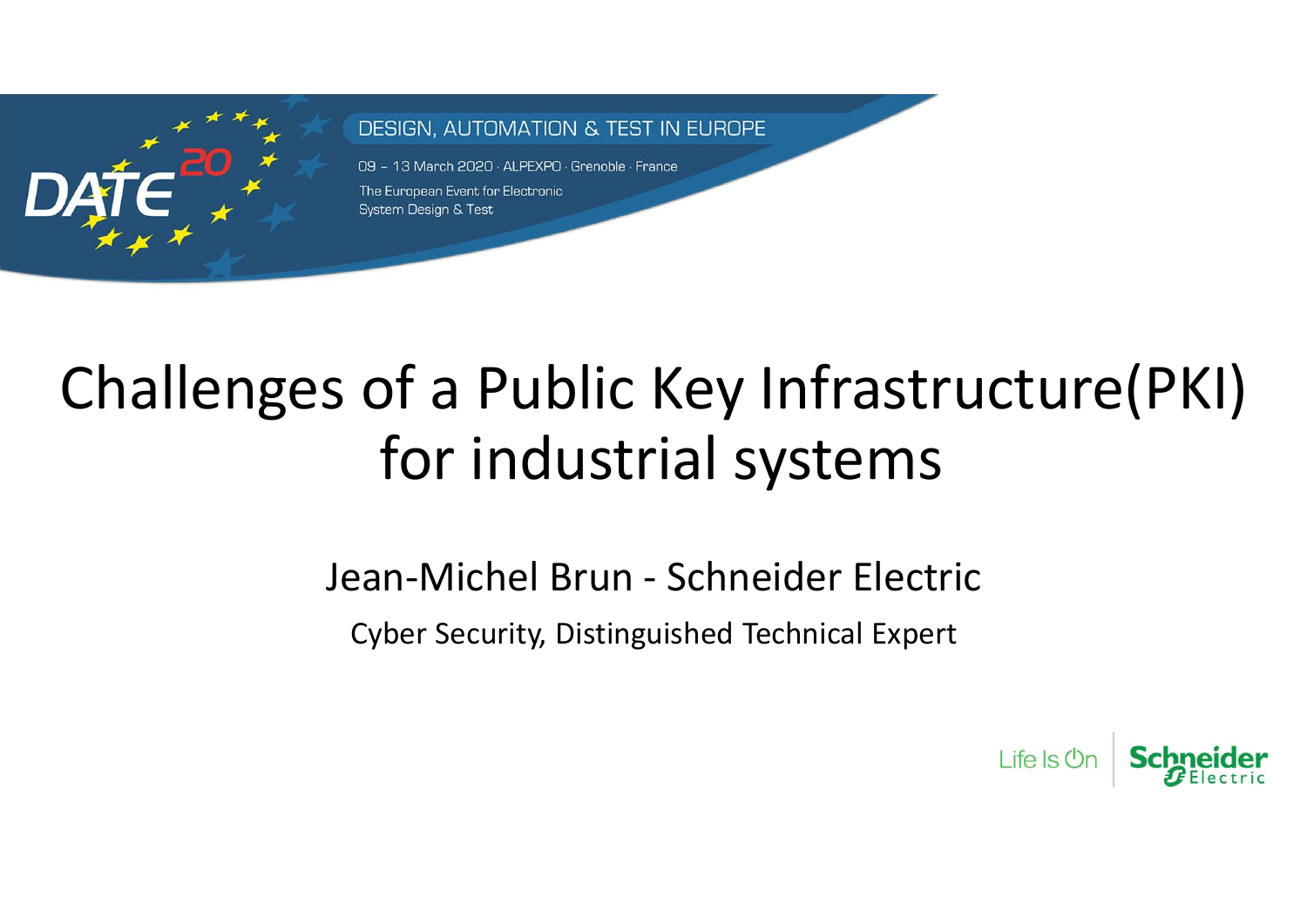#### PKI/Certificate as security enabler in IIoT

- "Executable" integrity through Digital Signature
	- Firmware signing, software signing
- Device authenticity
- Secure communications (confidentiality, integrity, non-repudiation) between entities
	- Software 2 Software, Software 2 Machine or Machine 2 Machine.
- User authentication (User digital certificate)
- Authorization / Role-Based-Access-Control (in client entity's certificate) • Software 2 Software, Software 2 Machine or Machine 2 Machine.<br>
ser authentication (User digital certificate)<br>
uthorization / Role-Based-Access-Control (in client entity's certificate)<br>
andle industrial security standard
- handle industrial security standard requirements:
	- IEC 62443-4-2 : Industrial Automation Control Systems
	- IEC 62351 (Part 8 & Part 9) : Power System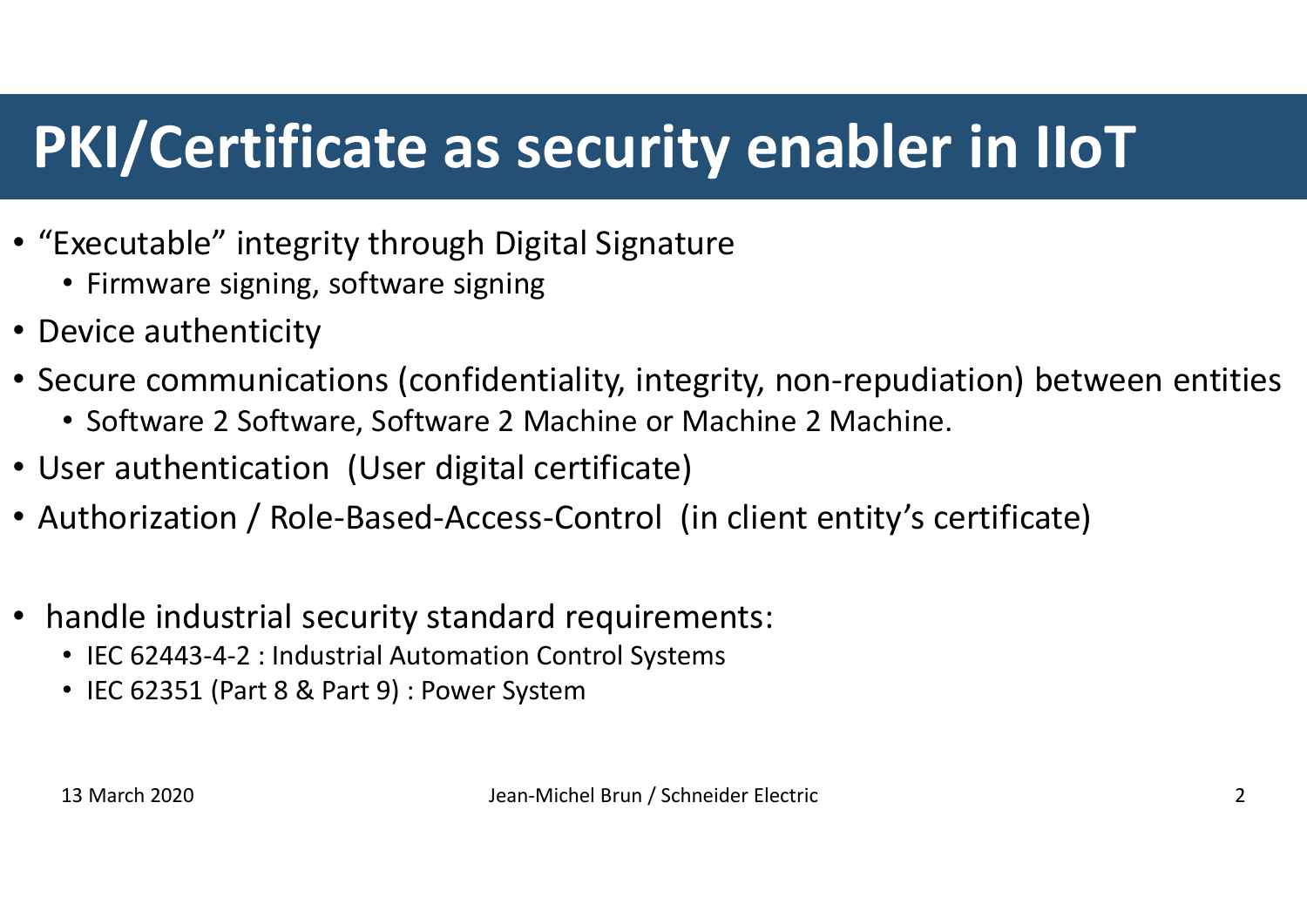#### PKI /Certificate interest in IIoT environment

- Bring trust to entity's(\*) digital certificates (X509)
	- Certificate Authority (CA)
- Remove trust by revocation of entity's digital certificate Frame trust to entity's(\*) digital certificates (X509)<br>
• Certificate Authority (CA)<br>
• enrove trust by revocation of entity's digital certificate<br>
• Certificate Revocation List (CRL)<br>
• Fely on Timestamping<br>
• Enter of e
	- Certificate Revocation List (CRL)
- Lifetime of entity within the IIoT system
	- Rely on Timestamping
- Centralized management of devices and users
	- Ease device commissioning/decommissioning, device replacement
- PKI Trust Model
	-
	- Can take into account regular evolution of the industrial system
- $(*)$  Entity = device, user,...

Industrial

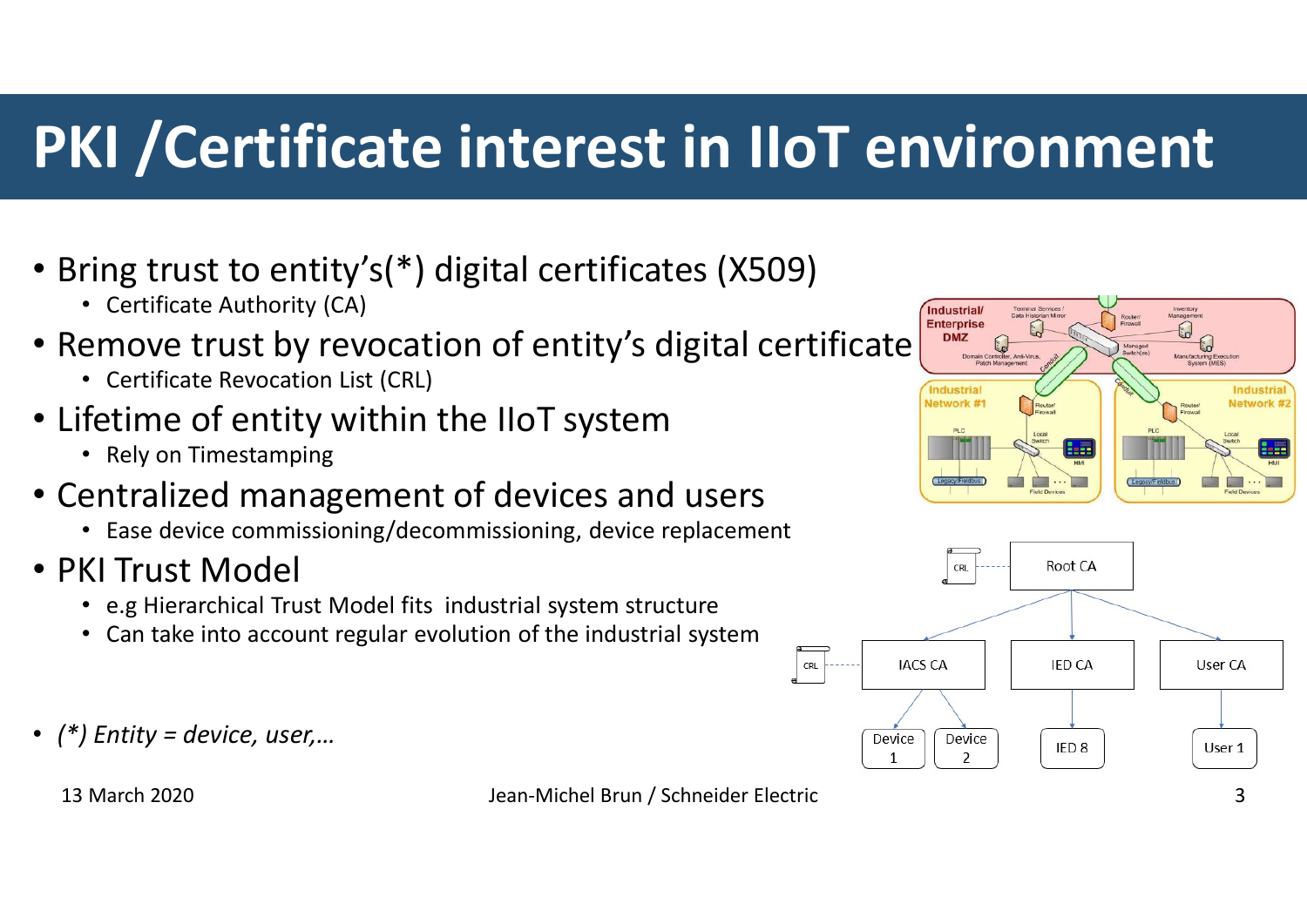## PKI /Certificate challenge in IIoT (1)

- Store securely private key (confidentiality) and pub. key/certificate (integrity)
	- Hardware Security Module : CA management
	- Secure element / TPM at device level,...
	- Secure storage for User : Smart card, …



- Require very strong process to manage/operate the PKI in a secure way For Becureix private key (Commuentianty) and pub. ke<br>
• Hardware Security Module : CA management<br>
• Secure element / TPM at device level,...<br>
• Secure storage for User : Smart card, ...<br>
• Gequire very strong process to ma Nequire very strong process to manage/operate the PKI in a secure way<br>
• Security policies definition, CA/certificate creation & revocation , CRL creation, ...<br>
• Strong competencies<br>
Need several PKI (*operational respons* 
	- Security policies definition, CA/certificate creation & revocation , CRL creation, …
	- Strong competencies
- Need several PKI (operational responsibility)
	-
	- System Integrator PKI (potential): for system design and installation
	- End-User PKI : final commissioning on end-user infrastructure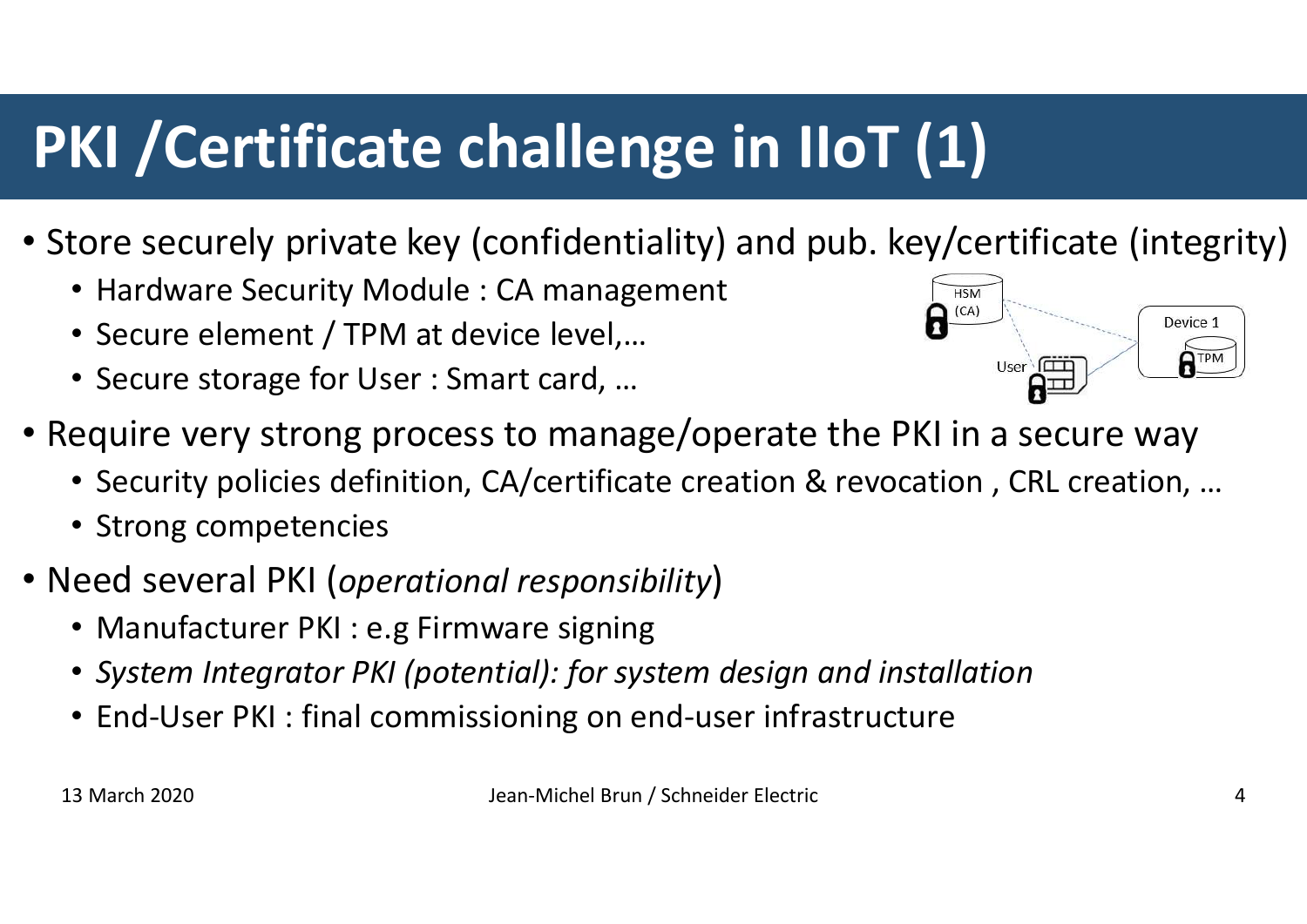### PKI /Certificate challenge in IIoT(2)

- Lifetime of Industrial system and product
	- Need accurate definition of the lifetime of CA , entity certificate,…
	- Be able to manage Post-Quantum shift ?
- Has to fit Industrial operation constraints (device installation & replacement) with secure commissioning From the distribution of the lifetime of CA, entity certificate,...<br>
Leadie to manage Post-Quantum shift ?<br>
Leadie to manage Post-Quantum shift ?<br>
Leadie to manage Post-Quantum shift ?<br>
Leading the certificate in the sect
	- Allow offline device enrollment to CA
		- Through Certificate Signing Request (PKCS#10) generated in Device
		- Need secure manual operation to send back certificate in device  $\overline{\hspace{1cm}C_{\textrm{system owner}}}$
	- Allow online device enrollment to CA<br>• Use of enrollment protocol SCEP EST (e a listed in IEC 62351)
		-
		-
	- Deploy certificate of new device to other connected devices (M2M)
- Need to have/set
	- connection to End-User CA/system owner, generally on Premise
	- connection to a CRL distribution point or to an OCSP responder